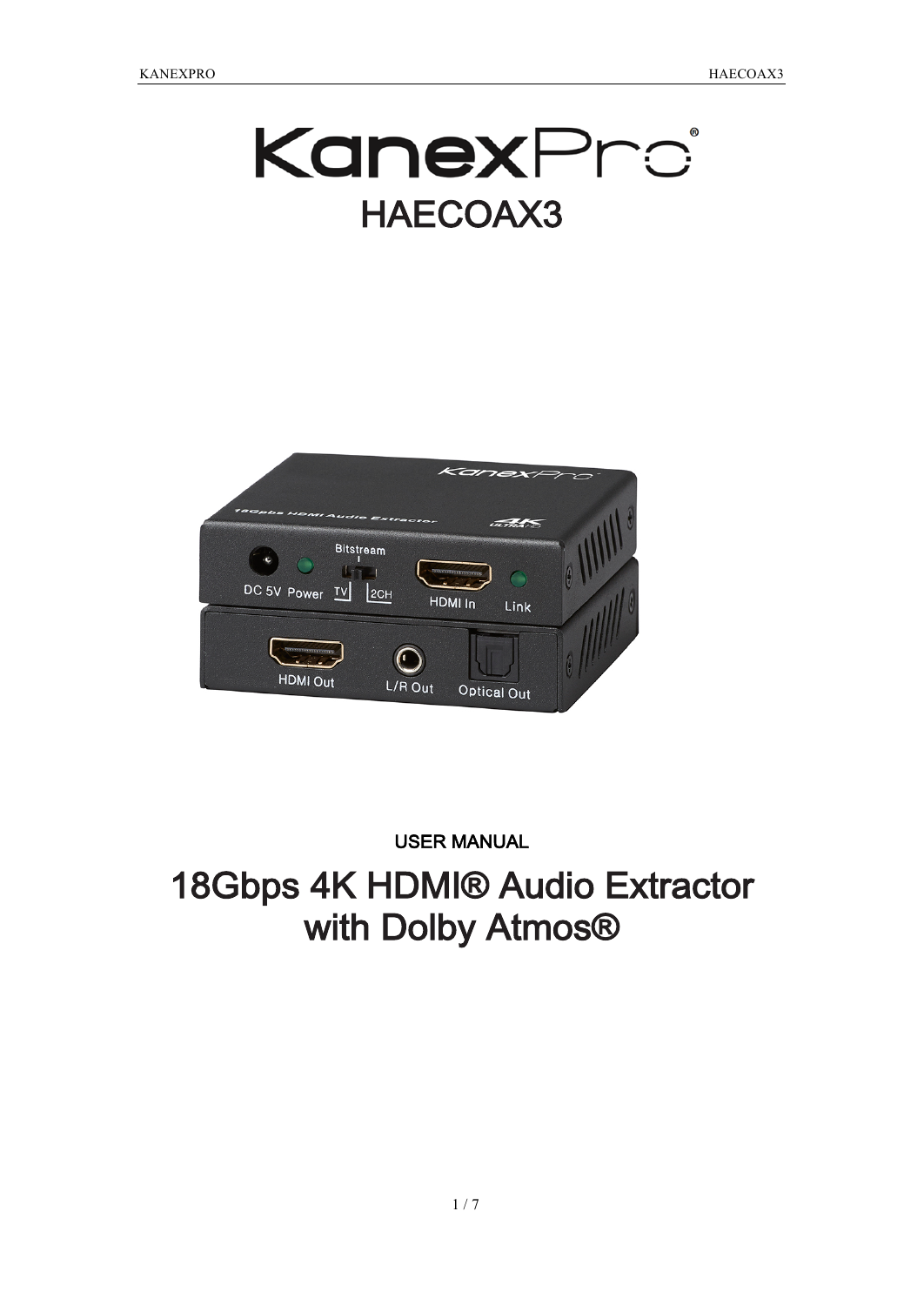#### **Thank you for purchasing this product**

For optimum performance and safety, please read these instructions carefully before connecting, operating or adjusting this product. Please keep this manual for future reference.

# **Surge protection device recommended**

This product contains sensitive electrical components that may be damaged by electrical spikes, surges, electric shock, lightning strikes, etc. Use of surge protection systems is highly recommended to protect and extend the life of your equipment.

### **Table of Contents**

### **1. Introduction**

The KanexPro HAECOAX3 is our 3rd gen. audio extractor designed with 18 Gbps of high bandwidth and supporting the latest HDMI 2.0 specifications. This audio extractor will de-embed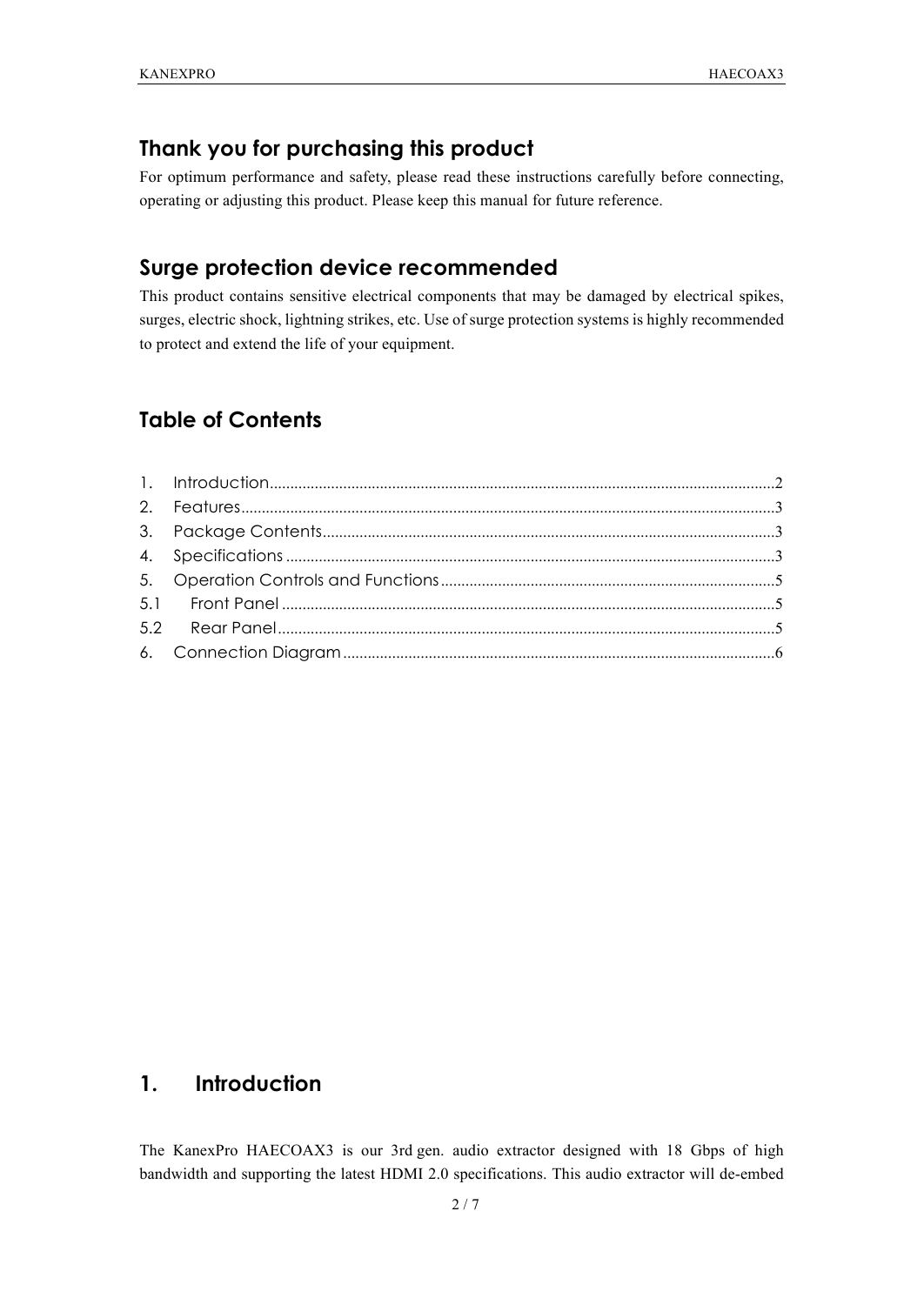HDMI audio streams from any HDMI based device to digital or analog stereo maintaining 4K/60 video resolutions with YUV 4:4:4 color space and pass-thru for 10 bit HDR (High Dynamic Range). Audio formats include LCPM 2-channel stereo, Dolby TrueHD, Dolby Digital Plus, Dolby Atmos and DTS-HD Master audio with audio sampling rate up to 192kHz.

### **2. Features**

- 1) 4K/60 HDMI Audio Extractor with Dolby Atmos®
- 2) Select your bit-stream audio by switching instantly
- 3) 18 Gbps bandwidth with latest HDMI 2.0 Specs
- 4) Supports HDMI® HBR (High Bit Rate) audio pass-through
- 5) Supports HDR 10(High Dynamic Range) pass-through for wide color gamut
- 6) Supports video resolutions up to 4K@24/30/50/60Hz (YUV4:4:4) & 1080p HD
- 7) De-embeds audio to multi-channel digital via TOSLINK / SPDIF or analog
- 8) HDCP 2.2 compliant
- 9) CEC- pass through
- 10) HDMI audio output: PCM 2, 5.1, 7.1, Dolby 5.1, DTS 5.1, D-TrueHD & DTS-HD
- 11) Supports uncompressed audio such as LPCM
- 12) Converts 2CH from 24-bit up to 192 kHz audio
- 13) Automatic input cable equalization

# **3. Package Contents**

- 1 x HDMI 18Gbps Audio Extractor
- 1 x 5V/1A Power Adaptor
- 1 x User Manual

### **4. Specifications**

| <b>Technical</b>         |                                                                          |  |  |  |
|--------------------------|--------------------------------------------------------------------------|--|--|--|
| <b>HDMI Compliance</b>   | HDMI 2.0b                                                                |  |  |  |
| <b>HDCP Compliance</b>   | HDCP 2.2 and HDCP 1.4                                                    |  |  |  |
| <b>Video Bandwidth</b>   | 18 Gbps                                                                  |  |  |  |
| <b>Video Resolutions</b> | up to 4K2K@50/60Hz(YUV4:4:4),4K2K@30Hz,1080P@120Hz,<br>and 1080P 3D@60Hz |  |  |  |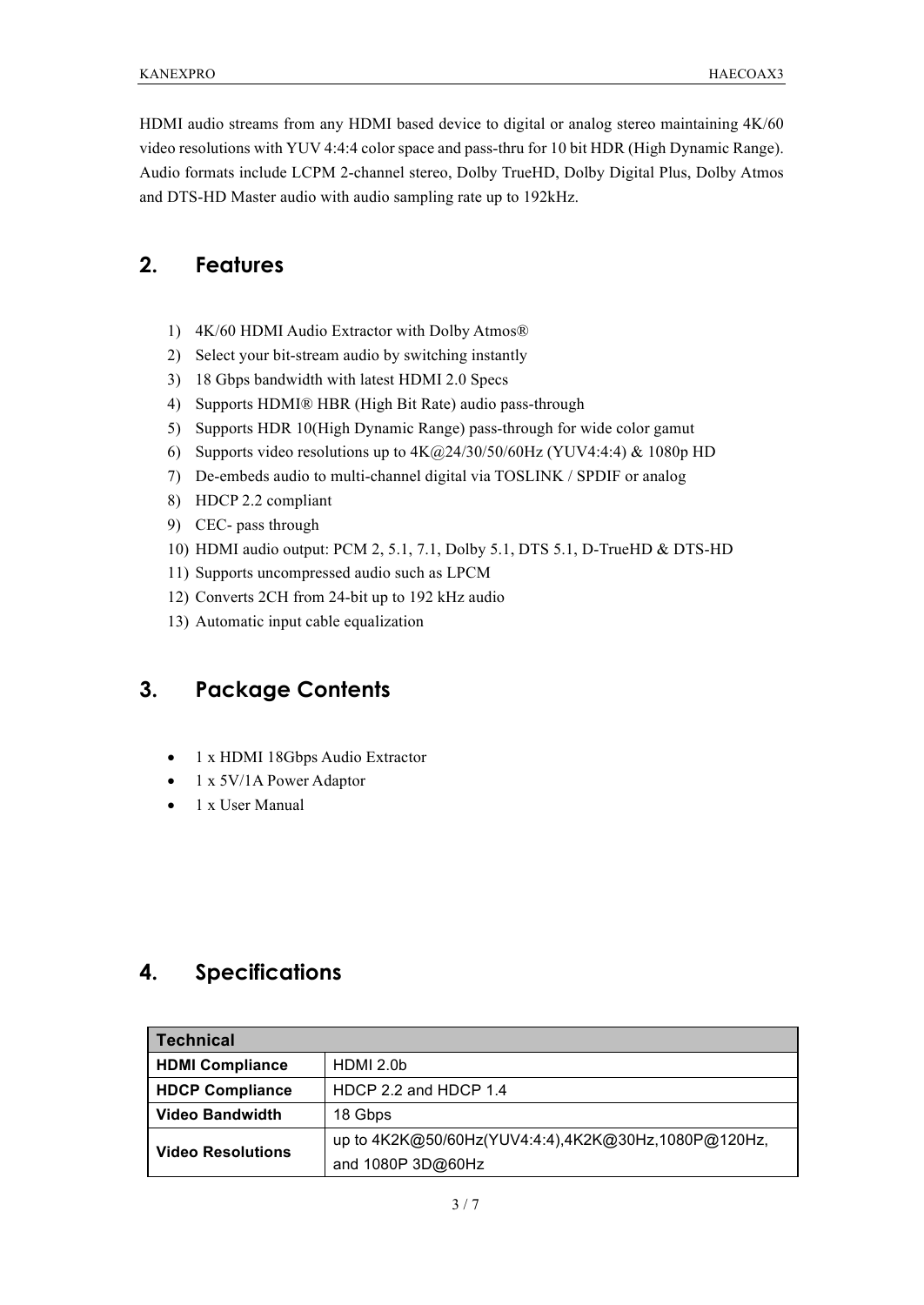| <b>Color Space</b>                          | RGB, YCbCr 4:4:4, YCbCr 4:2:2                                                                                      |  |  |  |
|---------------------------------------------|--------------------------------------------------------------------------------------------------------------------|--|--|--|
| <b>Color Depth</b>                          | 10-bit, 12-bit                                                                                                     |  |  |  |
| <b>HDMI Audio Formats</b><br>(Pass-through) | LPCM 2/5.1/7.1CH, Dolby Digital, DTS 5.1, Dolby Digital+, Dolby<br>TrueHD, DTS-HD Master Audio, Dolby Atmos, DTS:X |  |  |  |
| <b>Optical Audio</b><br><b>Formats</b>      | LPCM 2CH, LPCM 5.1, Dolby Digital 2/5.1CH, DTS 2/5.1CH                                                             |  |  |  |
| <b>L/R Audio Formats</b>                    | Analog Stereo 2CH                                                                                                  |  |  |  |
| <b>ESD Protection</b>                       | Human body model - ±8kV (air-gap discharge) & ±4kV (contact<br>discharge)                                          |  |  |  |
| <b>Connections</b>                          |                                                                                                                    |  |  |  |
| <b>Inputs</b>                               | 1x HDMI Type A [19-pin female]                                                                                     |  |  |  |
| <b>Outputs</b>                              | 1x HDMI Type A [19-pin female]<br>1x L/R Audio Out [3.5mm Stereo Mini-jack]<br>1x Optical Out [S/PDIF]             |  |  |  |
| <b>Mechanical</b>                           |                                                                                                                    |  |  |  |
| <b>Housing</b>                              | <b>Metal Enclosure</b>                                                                                             |  |  |  |
| Color                                       | <b>Black</b>                                                                                                       |  |  |  |
| <b>Dimensions</b>                           | W 2.8' x D 2.38'x H0.66' (73.5 mmx 60.7 mmx 17mm)                                                                  |  |  |  |
| Weight                                      | 0.28L                                                                                                              |  |  |  |
| <b>Power Supply</b>                         | Input: AC100 - 240V 50/60Hz                                                                                        |  |  |  |
|                                             | Output: DC 5V/1A (US/EU standards, CE/FCC/UL certified)                                                            |  |  |  |
| <b>Power Consumption</b>                    | 1W (Max)                                                                                                           |  |  |  |
| <b>Operation</b>                            | 32 - 104°F / 0 - 40°C                                                                                              |  |  |  |
| <b>Temperature</b>                          |                                                                                                                    |  |  |  |
| <b>Storage temperature</b>                  | $-4 - 140$ °F / $-20 - 60$ °C                                                                                      |  |  |  |
| <b>Relative Humidity</b>                    | 20 - 90% RH (no condensation)                                                                                      |  |  |  |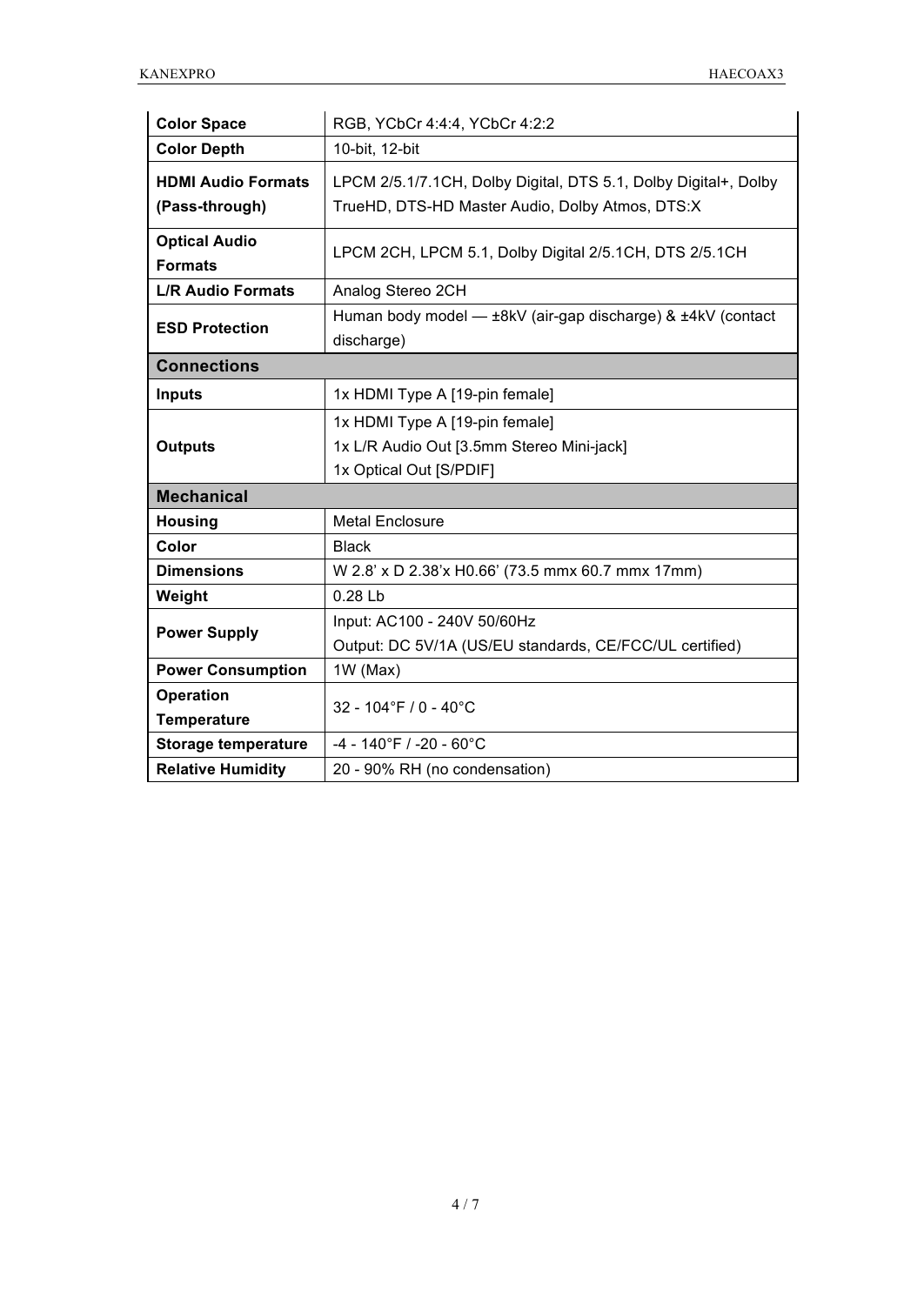# **5. Operation Controls and Functions**

# **5.1 Front Panel**



# **5.2 Rear Panel**

 $\blacksquare$ 

2

 $\boxed{3}$ 



- HDMI Out: Connect to HDMI display devices such as TV/Projector.
- L/R Out: Connect to audio amplifier or TV L/R audio input port.
- Optical Out: Connect to audio amplifier optical audio input port.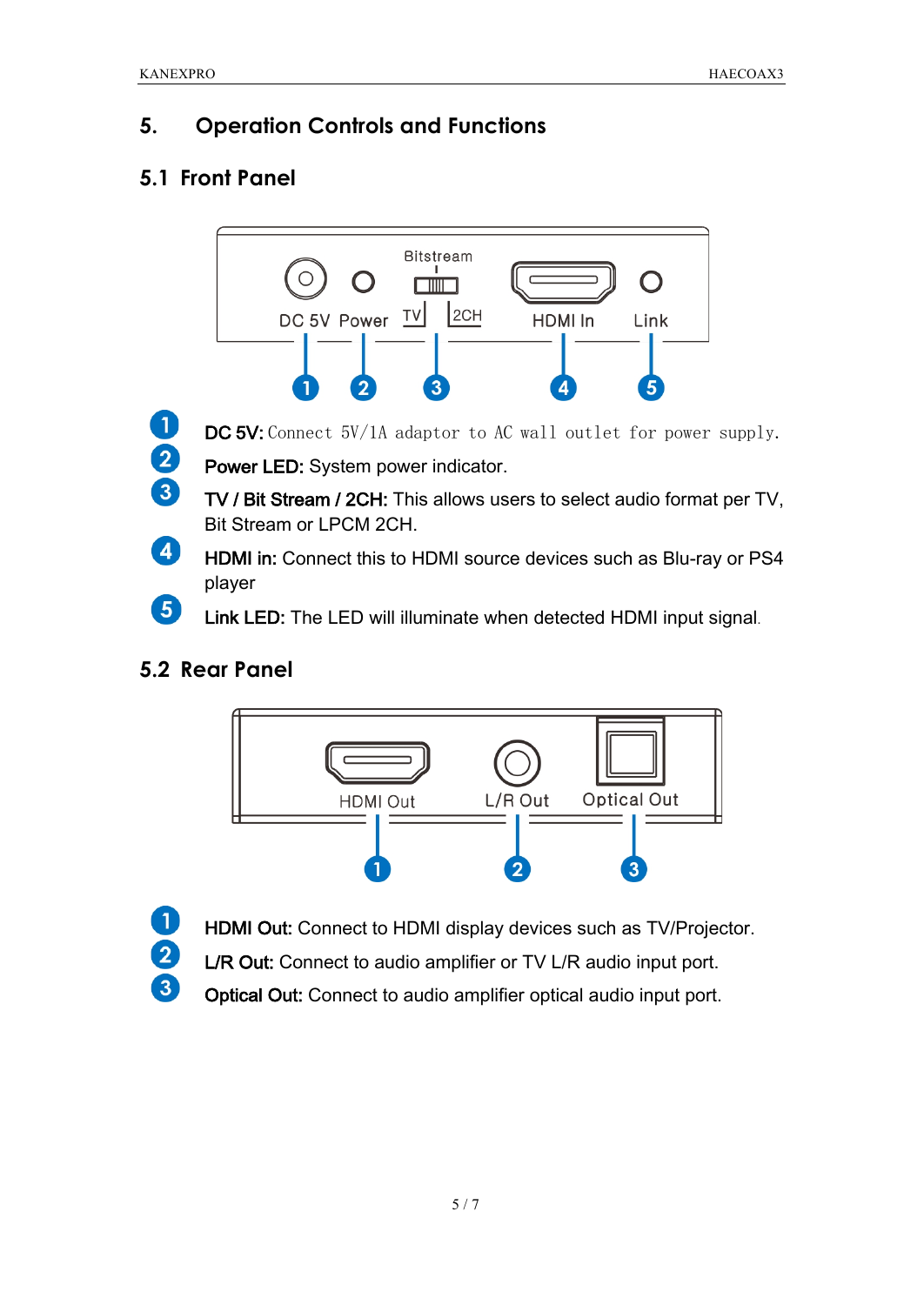# **6. Connection Diagram**